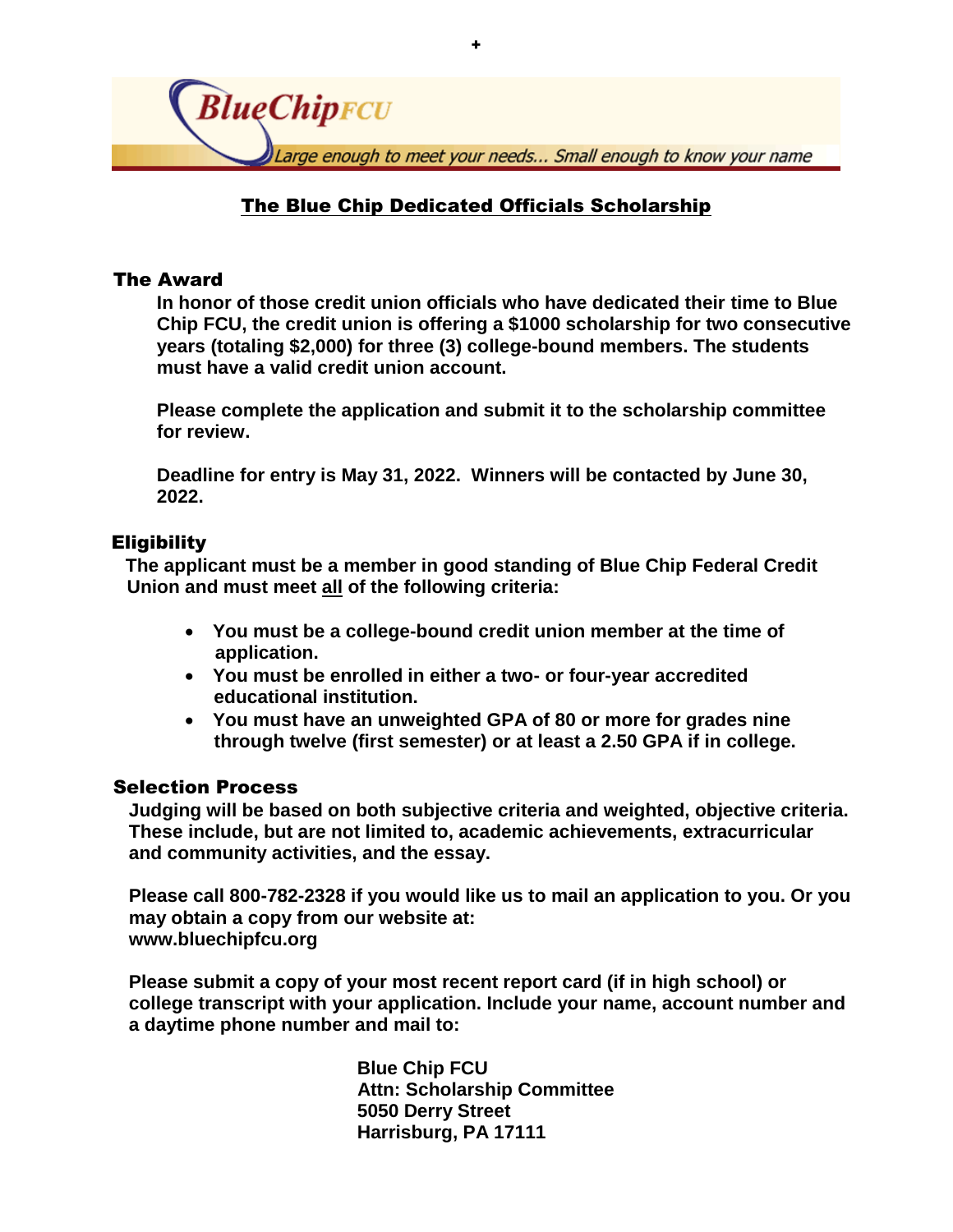**BlueChipFCU** Large enough to meet your needs... Small enough to know your name

# The Blue Chip Dedicated Officials Scholarship Application

#### **■ Scholarship Applicant Information**

 Applicant will not be considered unless all information is **completed in full on this form only**, and all requested documentation is provided.

 **Please type or print clearly, use only the space provided to answer the questions. Do not use any attachments, resumes, pictures or other materials as a supplement to this form.**

#### **High School and/or College Honors and Awards**

*(Please list honors/awards and year of participation. Use this space only.) Examples: National Honor Roll, student/athlete awards, Who's Who, science/art fair awards, Eagle/Girl Scout awards, etc.*

| $\mathbf{r}$<br>ت |  |
|-------------------|--|
|                   |  |

## **High School and/or College Activities**

*(Please list activities and year of participation. Use this space only.) Examples: Sports teams, band/chorus, drama, yearbook, school paper, tutoring, etc.*

| <u>.</u>                |  |
|-------------------------|--|
| $\mathbf{\Omega}$<br>J. |  |
| $\overline{4}$          |  |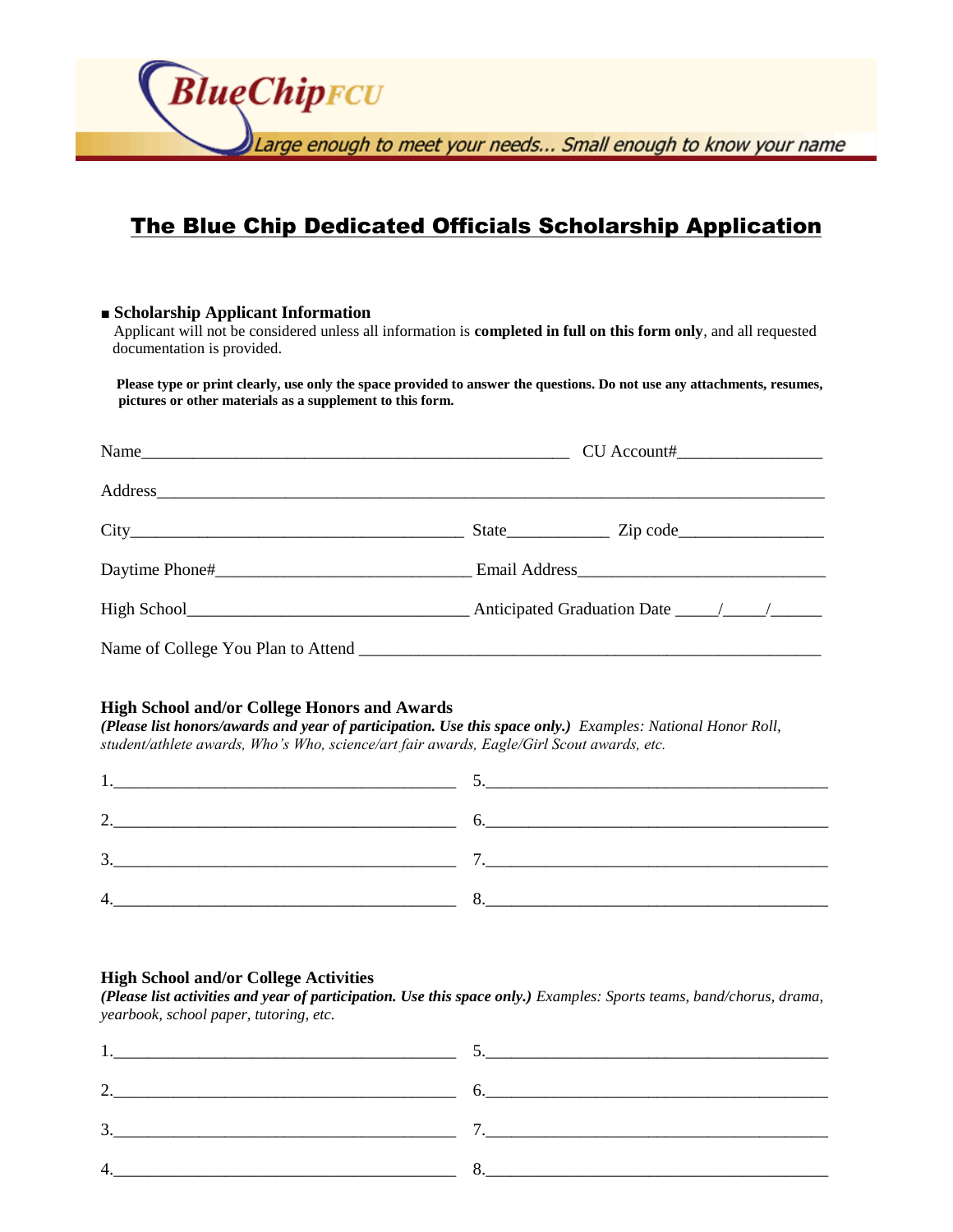## **Community Activities and Volunteer Work**

*(Please list community activities/volunteer work and year of participation. Use this space only.* 

*Examples: Scouting, service projects, volunteerism, church youth groups, youth counseling, etc.*

| <u> 1980 - Jan Barbara, martin da kasar Amerikaan a</u> |  |
|---------------------------------------------------------|--|
|                                                         |  |
| . ب                                                     |  |
|                                                         |  |

#### **Paid Employment**

*(Please list each job separately with the dates employed. Only jobs of more than 10 hours per week should be listed. Use this space only.) Examples: Part-time jobs, including babysitting.*

| ◠      |   |
|--------|---|
| ◠<br>◡ | - |
|        |   |

### **Leadership Positions Held (elected or appointed)**

*(Please list leadership positions and the year of participation. Use this space only. Examples: Class officer, club officer, team leader, scouting leader, student government officer, orchestra 1st chair, etc.*

| <u> 1980 - Jan Sterling von Berling von Berling von Berling von Berling von Berling von Berling von Berling von B</u> | $\mathcal{L}$                                             |
|-----------------------------------------------------------------------------------------------------------------------|-----------------------------------------------------------|
| <u> 1989 - John Stein, Amerikaansk politiker (* 1918)</u>                                                             | <u> 1980 - John Stein, Amerikaansk politiker (* 1908)</u> |
| <u> 1980 - Jan Barbara, martxa al II-lea (h. 1980).</u><br>1901 - Johann Barbara, martxa al II-lea (h. 1902).         |                                                           |
|                                                                                                                       |                                                           |
|                                                                                                                       |                                                           |

| <b>SIC</b><br>וראי<br>. | $\overline{\phantom{a}}$<br>د . |  |
|-------------------------|---------------------------------|--|
|-------------------------|---------------------------------|--|

**\*Please submit a copy of your most recent report card or college transcript along with your application.**